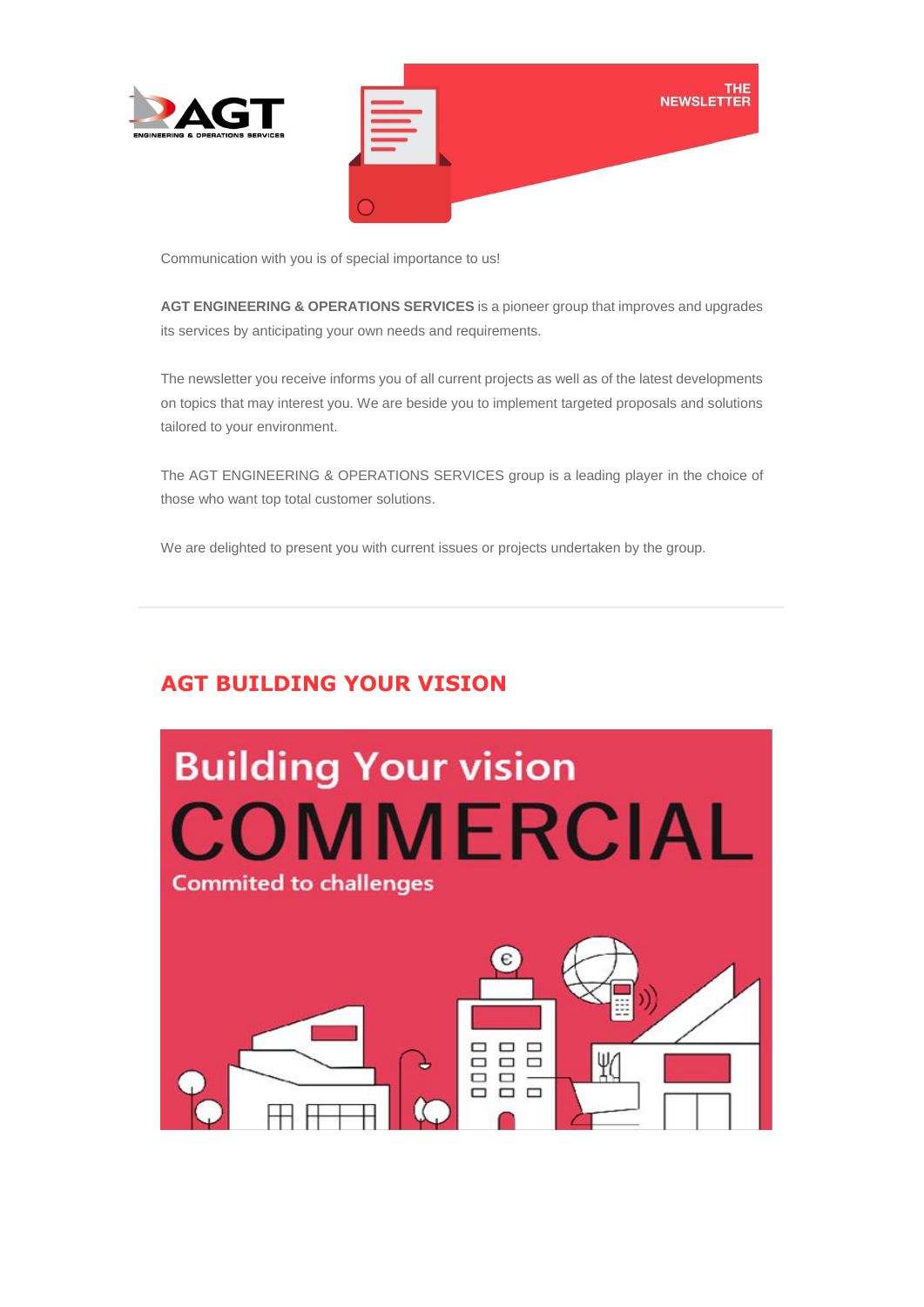AGT's high know-how is once again recognized by the market, with the undertaking of the complete structural and static upgrade project of OTE ESTATE in Crete. In addition, AGT has recently undertaken and successfully implemented a number of upgrades and renovations of branches and buildings of the country's largest banking groups, such as at the Northern Aegean & Ionian Islands, Rhodes, Macedonia, Crete & Central Greece, while it successfully delivered the [new e-branch of](https://us20.mailchimp.com/mctx/click?url=https%3A%2F%2Fwww.capital.gr%2Fepixeiriseis%2F3374446%2Ftrapeza-peiraios-neo-e-branch-sto-kentro-ton-ioanninon&xid=94ce36f1e7&uid=115491798&pool=&subject=)  [Piraeus Bank Group in Ioannina.](https://us20.mailchimp.com/mctx/click?url=https%3A%2F%2Fwww.capital.gr%2Fepixeiriseis%2F3374446%2Ftrapeza-peiraios-neo-e-branch-sto-kentro-ton-ioanninon&xid=94ce36f1e7&uid=115491798&pool=&subject=)

#### **RELY ON US – AGT**

# **Rely On Us** INDUSTRIAL **Commited to challenges**



In the field of **Airport Services**, an agreement was signed with one of the largest European aerospace groups in the field of Airport Operation Support Systems infrastructure. The deal was inaugurated by undertaking similar major work at a major airport of Greece.

In the industry, AGT won two major production line expansion projects in Southern Europe, following once again the motto regularly heard from the mouths of our client's executives 'Bring me [the Greeks'.](https://www.agtgroup.gr/tomeis/industrial-engineering/)

Within the country, the largest meat processing company of the field, entrusted the construction of a new production facility to our company.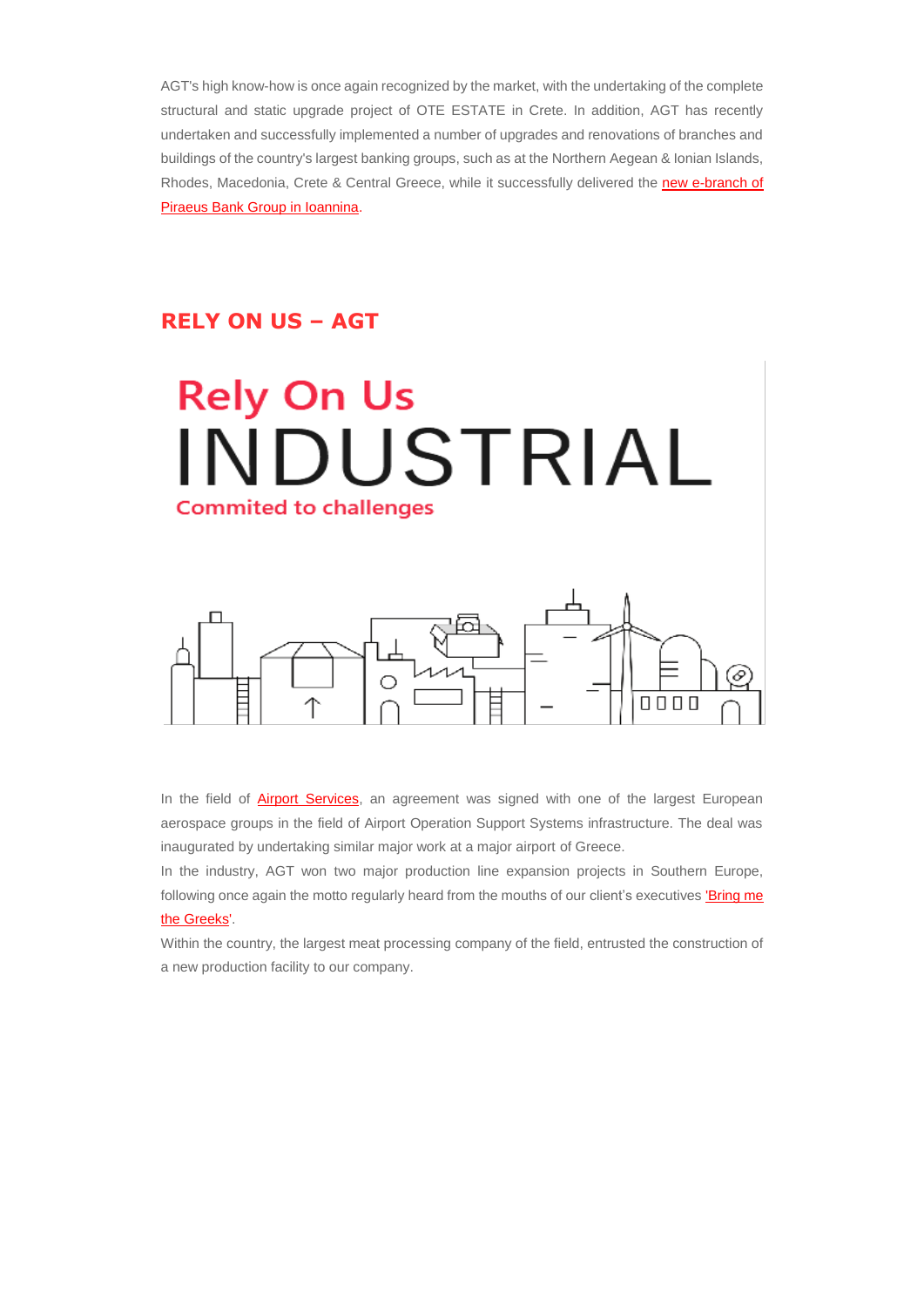#### **AGT INSPIRING NEW WAYS**



The new [Loft Appartments at Psiri](https://us20.mailchimp.com/mctx/click?url=https%3A%2F%2Fwww.booking.com%2Fhotel%2Fgr%2Fdowntown-athens-lofts.el.html&xid=94ce36f1e7&uid=115491798&pool=&subject=) was inaugurated and put into operation in the heart of Athens by our company. A demanding project both technically and functionally, the result of which has excited both our Client and users and upgraded the area.

Also one of the largest hotel complexes in Athens chose AGT to renovate and upgrade its rooms along with its operation, recognizing our extensive experience in fit out & maintenance projects running in parallel with the uninterrupted operation of the facilities.

### **AGT INFRASTRUCTURES**